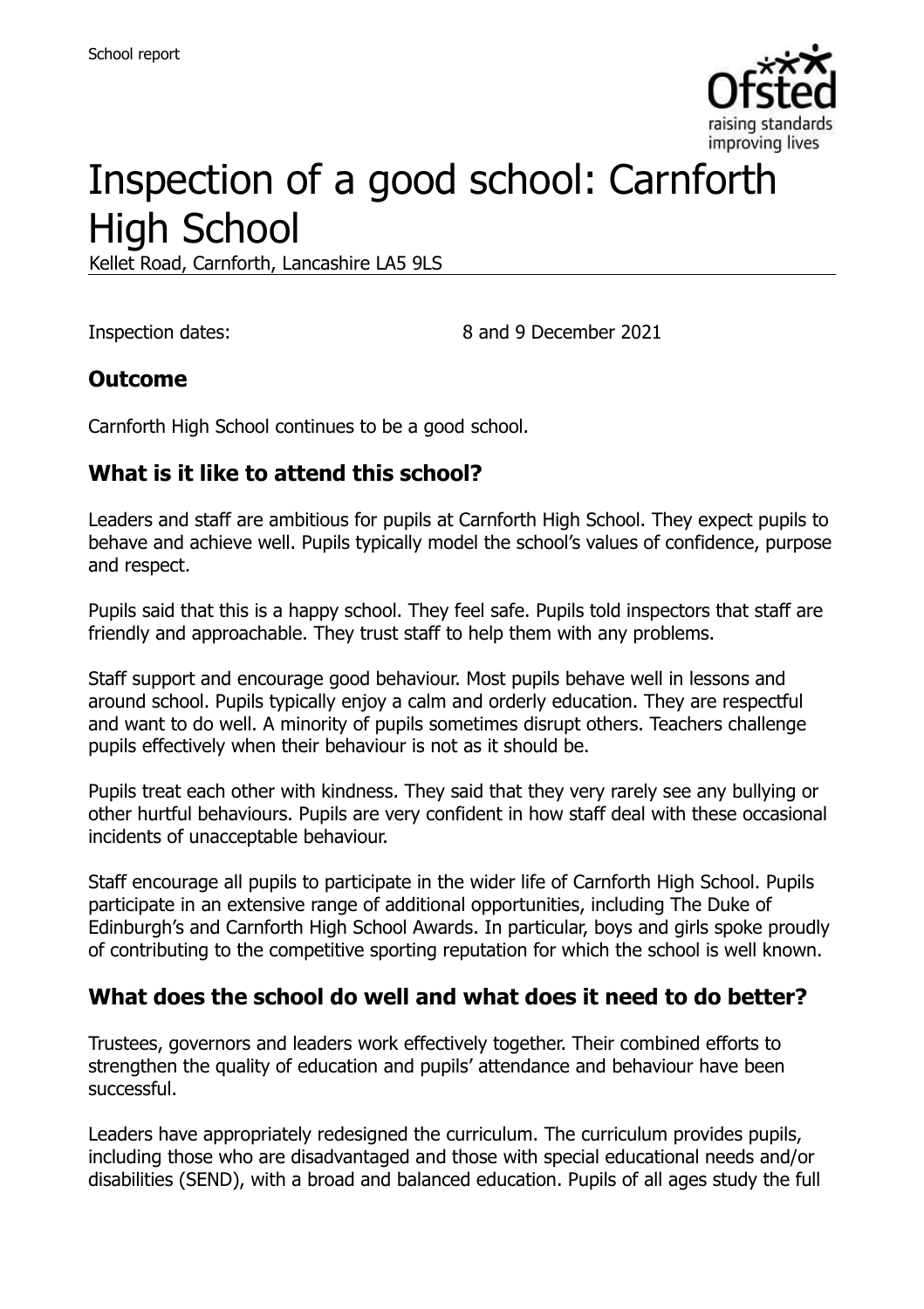

curriculum in sufficient depth. Increasingly, pupils are studying a more ambitious range of appropriate subjects.

Leaders have secured demonstrable improvements to subject leadership. They act promptly to ensure additional support is used to strengthen subject leadership where necessary.

Subject plans ensure that pupils study suitable content. Teachers have good subject knowledge. Typically, they use it effectively to present subject matter clearly and to check what pupils can do. This means that most pupils, including those who are disadvantaged and those with SEND, know and remember more subject content. Over time, pupils achieve well.

Some subject plans are clearer about the knowledge that pupils should learn. In these subjects, teachers provide activities for pupils that more closely match the aims of the curriculum. These teachers have greater guidance on how to check what pupils have learned. Pupils make stronger gains in what they know and remember in these subjects. Conversely, pupils' progress through the planned curriculum is less secure in a minority of other subjects. This is because teachers do not have the information that they need to select the most effective activities or assessment strategies.

Leaders carefully identify pupils' reading abilities when they join the school. They provide well-matched support for pupils at the earliest stages of learning to read. These pupils successfully improve their reading knowledge. All pupils benefit from opportunities to read for purpose and pleasure. Staff throughout the school contribute well to modelling and encouraging good reading habits for pupils.

Leaders have a good understanding of emerging behaviour trends. They work effectively with staff to sustain a positive culture of behaviour for pupils. As a result, pupils usually study without being interrupted by low-level distractions.

Pupils' personal development is skilfully planned. Specialist staff confidently deliver weekly 'Life Skills' lessons. These provide pupils with opportunities to explore personal qualities, relationships, safety, careers and their futures. Leaders make informed use of information about pupils' behaviour and safety to provide focused assemblies, form time and enrichment days. Pupils value and enjoy all of these opportunities. They told inspectors they are always useful and help them to feel confident about the future.

Leaders use a range of suitable information to quickly identify pupils' additional needs. They ensure that staff have the information and skills they need to support pupils with SEND well in lessons. Specialist staff provide an extensive range of additional support for pupils with SEND. These support strategies help pupils to overcome specific barriers or strengthen their knowledge of English and mathematics. Staff work closely with parents and carers, who are highly complimentary about the support that their children receive.

Leaders are mindful of the pressures that staff experience. They carefully consider the workload of staff and generously support this where possible. Leaders provide a range of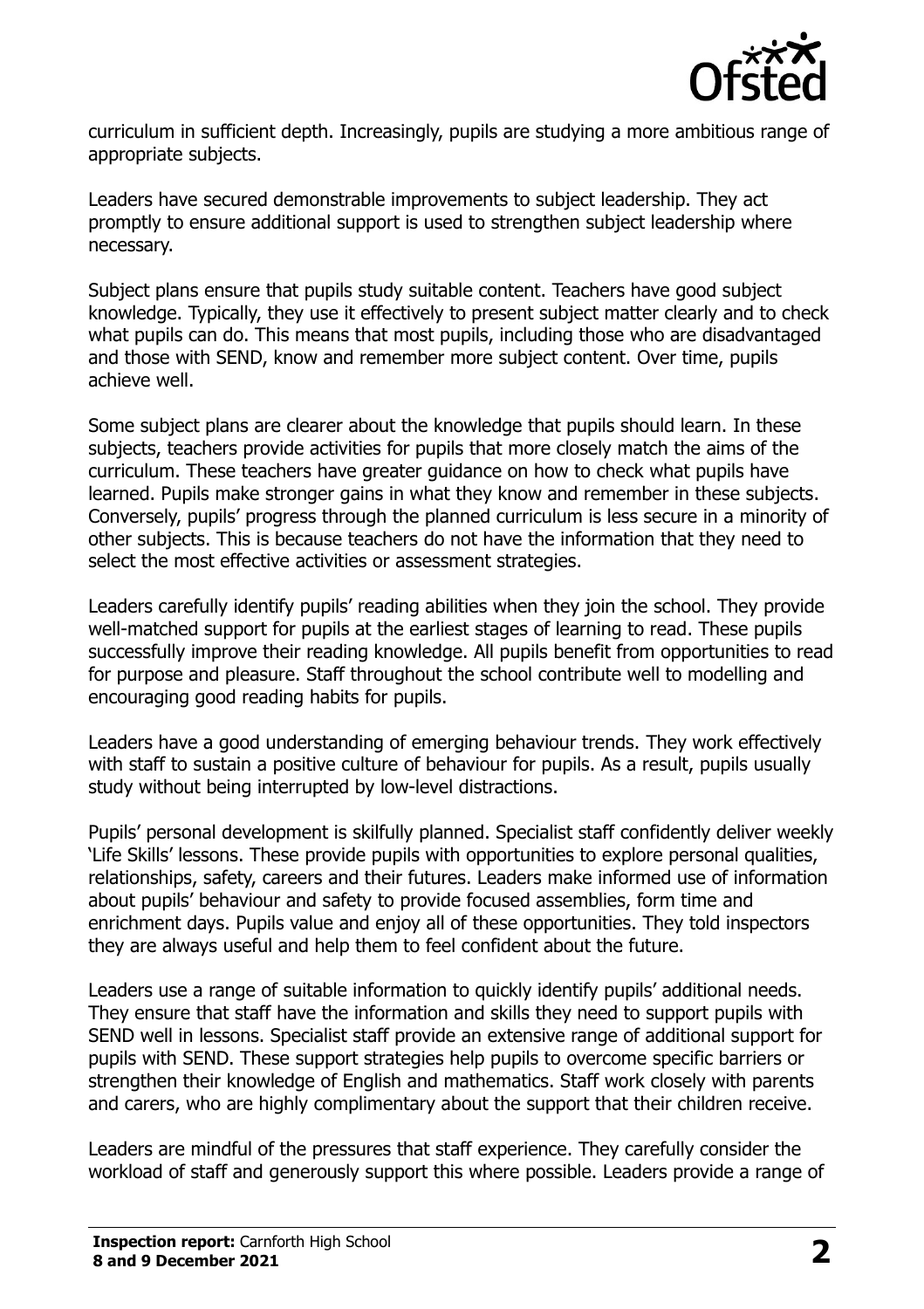

additional professional services to promote and support staff's well-being and welfare. The vast majority of staff feel valued and well supported by leaders.

## **Safeguarding**

The arrangements for safeguarding are effective.

Leaders thoughtfully design their safeguarding practices around the most common risks that pupils experience. They ensure that pupils are taught well about avoiding risk and staying safe.

Leaders ensure that staff are knowledgeable about the risks that pupils may experience. They train staff well so that they confidently report concerns about pupils' safety.

Staff use well-honed practices to quickly provide pupils with support that is well matched to their needs. They deftly identify where pupils need further support. They work effectively with external professionals to enhance the support that some pupils need.

## **What does the school need to do to improve?**

## **(Information for the school and appropriate authority)**

Some subject plans are not as clear as they should be about the knowledge that pupils should learn. In these subjects, the activities that pupils complete and the assessment strategies that teachers use are not as focused on the intended learning as in other subjects. Consequently, in these subjects, some pupils do not make the same gains in their learning as they do elsewhere. Leaders should ensure that all subject plans set out the important knowledge that pupils should learn. They should ensure that teachers confidently use this knowledge to deliver subject content and check what pupils know and remember.

## **Background**

When we have judged a school to be good, we will then normally go into the school about once every four years to confirm that the school remains good. This is called a section 8 inspection of a good or outstanding school, because it is carried out under section 8 of the Education Act 2005. We do not give graded judgements on a section 8 inspection. However, if we find evidence that a school would now receive a higher or lower grade, then the next inspection will be a section 5 inspection. Usually this is within one to two years of the date of the section 8 inspection. If we have serious concerns about safeguarding, behaviour or the quality of education, we will deem the section 8 inspection as a section 5 inspection immediately.

This is the second section 8 inspection since we judged the predecessor school, Carnforth High School, to be good in April 2013.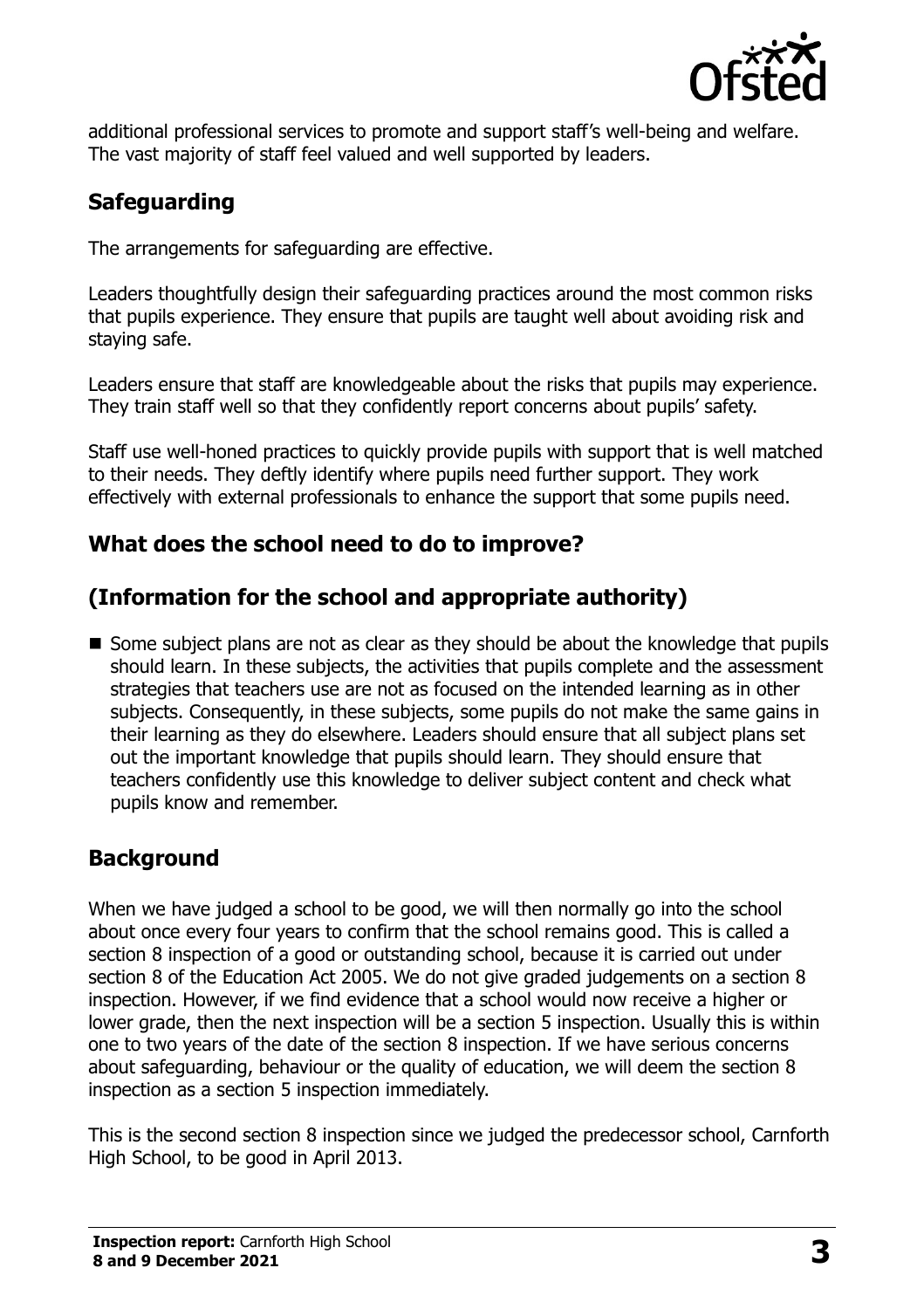

#### **How can I feed back my views?**

You can use [Ofsted Parent View](https://parentview.ofsted.gov.uk/) to give Ofsted your opinion on your child's school, or to find out what other parents and carers think. We use information from Ofsted Parent View when deciding which schools to inspect, when to inspect them and as part of their inspection.

The Department for Education has further [guidance](http://www.gov.uk/complain-about-school) on how to complain about a school.

If you are the school and you are not happy with the inspection or the report, you can [complain to Ofsted.](https://www.gov.uk/complain-ofsted-report)

#### **Further information**

You can search for [published performance information](http://www.compare-school-performance.service.gov.uk/) about the school.

In the report, '[disadvantaged pupils](http://www.gov.uk/guidance/pupil-premium-information-for-schools-and-alternative-provision-settings)' refers to those pupils who attract government pupil premium funding: pupils claiming free school meals at any point in the last six years and pupils in care or who left care through adoption or another formal route.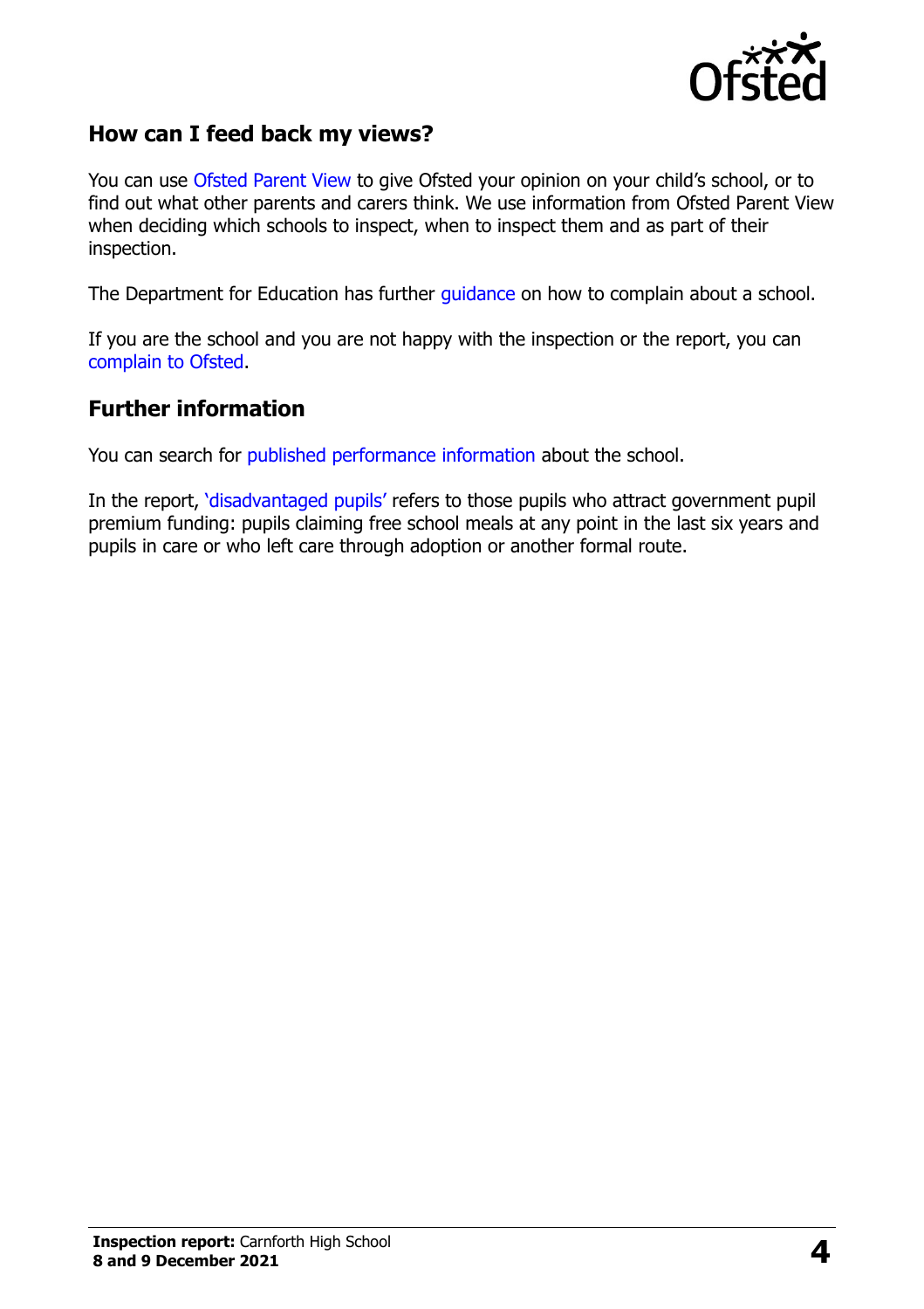

## **School details**

| Unique reference number             | 145082                         |
|-------------------------------------|--------------------------------|
| <b>Local authority</b>              | Lancashire                     |
| <b>Inspection number</b>            | 10216085                       |
| <b>Type of school</b>               | Secondary comprehensive        |
| <b>School category</b>              | Academy converter              |
| Age range of pupils                 | 11 to 16                       |
| <b>Gender of pupils</b>             | Mixed                          |
| Number of pupils on the school roll | 647                            |
| <b>Appropriate authority</b>        | The governing body             |
| <b>Chair of governing body</b>      | Mike Dudfield                  |
| <b>Principal</b>                    | Tim Iddon                      |
| Website                             | http://www.carnforthhigh.co.uk |
| Date of previous inspection         | Not previously inspected       |

## **Information about this school**

- Carnforth High School converted to become an academy in June 2018. When its predecessor school, Carnforth High School, was last inspected by Ofsted, it was judged to be good overall.
- Carnforth High school is part of The Bay Learning Trust, a local multi-academy trust.
- The school does not make use of any alternate provision.
- The school meets the requirements of the Baker Clause, which requires schools to provide pupils in Years 8 to 13 with information about approved technical education qualifications and apprenticeships.

## **Information about this inspection**

- This was the first routine inspection the school received since the COVID-19 pandemic began. Inspectors discussed the impact of the pandemic with school leaders and have taken that into account in their evaluation.
- **Inspectors met with the principal and senior leaders. They met with representatives of** the academy trust, governing body and local authority.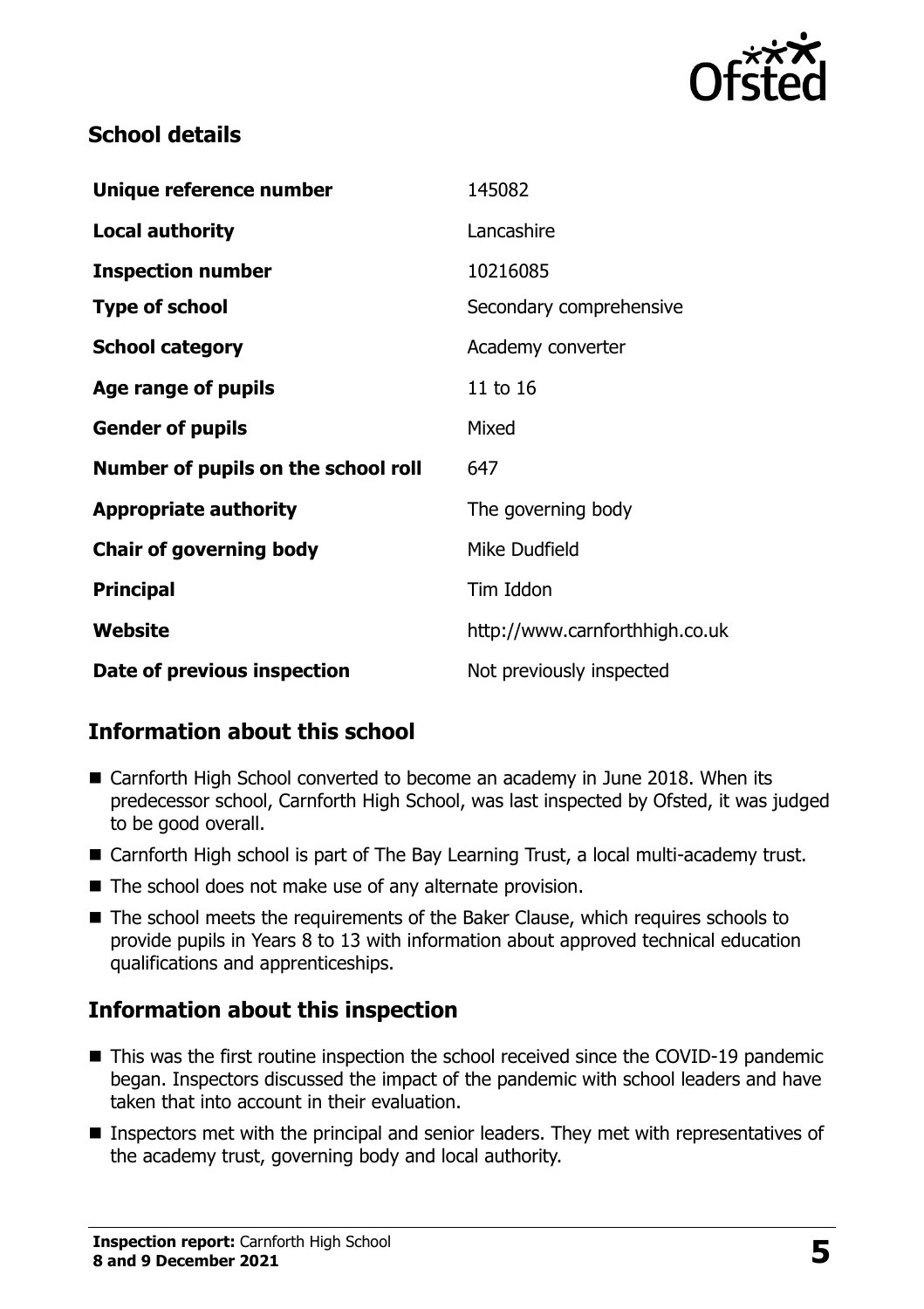

- **Inspectors carried out deep dives in these subjects: English, mathematics and history.** For each deep dive, inspectors met with subject leaders, looked at curriculum plans, visited a sample of lessons, spoke to teachers, spoke to some pupils about their learning and looked at samples of pupils' work.
- **Inspectors looked at curriculum plans and spoke to leaders about some other subjects.**
- Inspectors reviewed the school's records of safeguarding checks and referrals. They met with leaders who have overall responsibility for safeguarding. Inspectors spoke with staff and pupils about the school's work to keep pupils safe.
- Inspectors spoke with leaders responsible for SEND and reading. They also looked at information about the support for pupils who have additional needs.
- Inspectors observed pupils' behaviour in class and around the school site. They also scrutinised behaviour and attendance records.
- Inspectors spoke with pupils from all year groups and considered the responses of the pupils who responded to Ofsted's online questionnaire for pupils.
- Inspectors held discussions with staff and the responses to Ofsted's questionnaire for staff were considered.
- Inspectors took account of the responses to Ofsted's online survey, Parent View, including the comments received by Ofsted's free-text facility.

#### **Inspection team**

Michael Pennington, lead inspector Her Majesty's Inspector Stephen Ruddy **Calculation Control** Ofsted Inspector